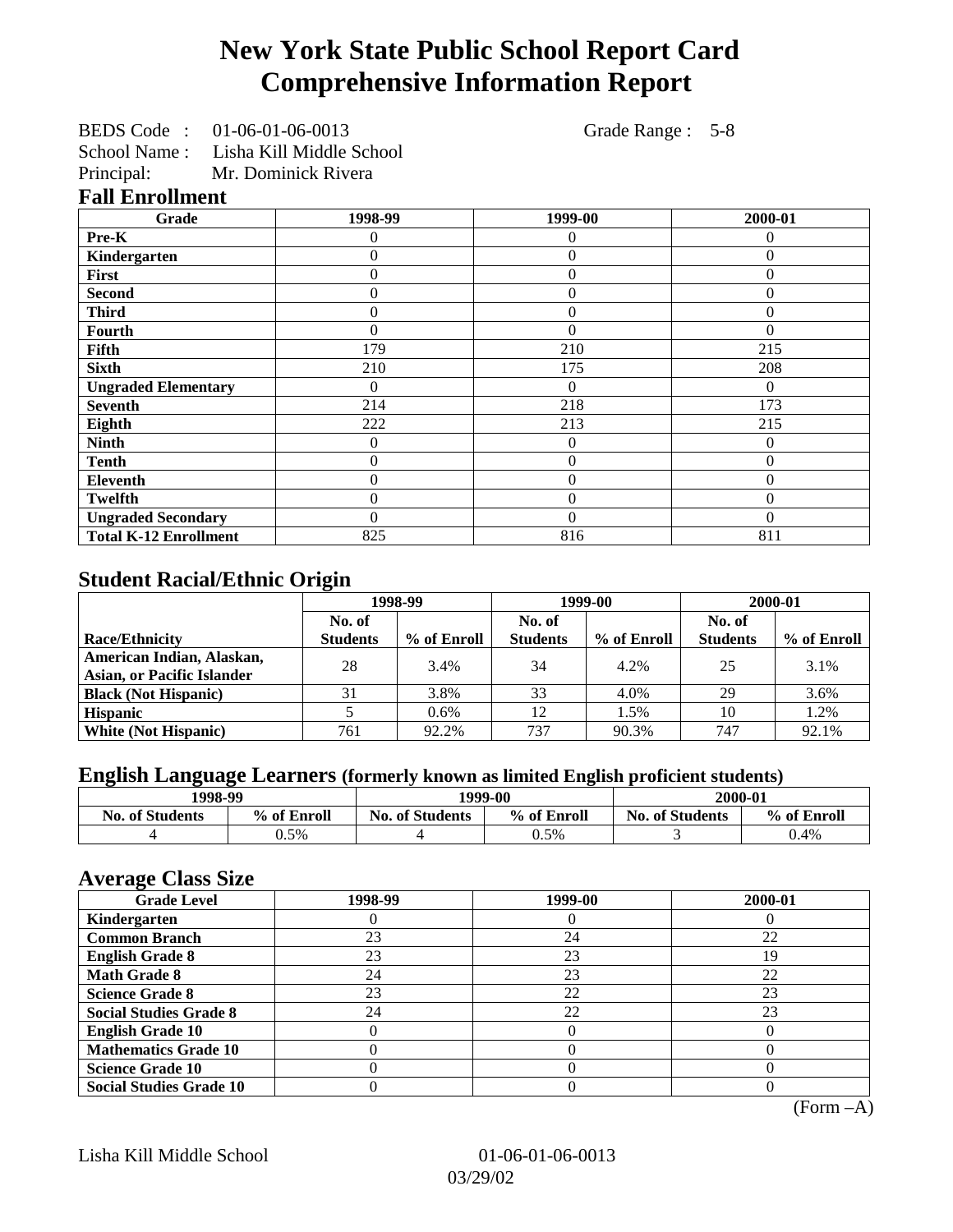## **District Need to Resource Capacity Category**

| <b>N/RC Category</b> | <b>Description</b>                                                  |
|----------------------|---------------------------------------------------------------------|
|                      | This is a school district with average student needs in relation to |
|                      | district resource capacity.                                         |

### **Similar School Group and Description**

| <b>Similar School Group</b> | <b>Description</b>                                                     |
|-----------------------------|------------------------------------------------------------------------|
|                             | All schools in this group are middle level schools in school districts |
|                             | with average student needs in relation to district resource capacity.  |
|                             | The schools in this group are in the lower range of student needs for  |
|                             | middle level schools in these districts.                               |

**All schools within the same N/RC category are divided into three similar groups defined by the percentage of students in the school who are eligible for the free lunch program and/or who are English Language Learners (formerly known as Limited English proficient).**

## **Attendance and Suspension**

|                               | 1997-98         |         |                 | 1998-99 | 1999-00         |         |
|-------------------------------|-----------------|---------|-----------------|---------|-----------------|---------|
|                               | No. of          | $%$ of  | No. of          | $%$ of  | No. of          | $%$ of  |
|                               | <b>Students</b> | Enroll. | <b>Students</b> | Enroll. | <b>Students</b> | Enroll. |
| <b>Annual Attendance Rate</b> |                 | 96.2%   |                 | 96.0%   |                 | 96.3%   |
| <b>Student Suspensions</b>    | 58              | 6.7%    | 65              | 7.9%    | 62              | 7.6%    |

## **Student Socioeconomic and Stability Indicators (Percent of Enrollment)**

|                          | 1998-99    | 1999-00   | 2000-01 |
|--------------------------|------------|-----------|---------|
| <b>Free Lunch</b>        | 6.7%       | 6.7%      | 7.5%    |
| <b>Reduced Lunch</b>     | 3.9%       | 3.7%      | 4.2%    |
| <b>Public Assistance</b> | $1 - 10\%$ | $1 - 10%$ | 1-10%   |
| <b>Student Stability</b> | 71-80%     | 100%      | 96%     |

### **Staff Counts**

| <b>Staff</b>                            | 2000-01 |
|-----------------------------------------|---------|
| <b>Total Teachers</b>                   |         |
| <b>Total Other Professional Staff</b>   |         |
| <b>Total Paraprofessionals</b>          |         |
| <b>Teaching out of Certification *</b>  |         |
| <b>Teachers with Temporary Licenses</b> |         |

\*Teaching out of certification more than on an incidental basis.

(Form –B)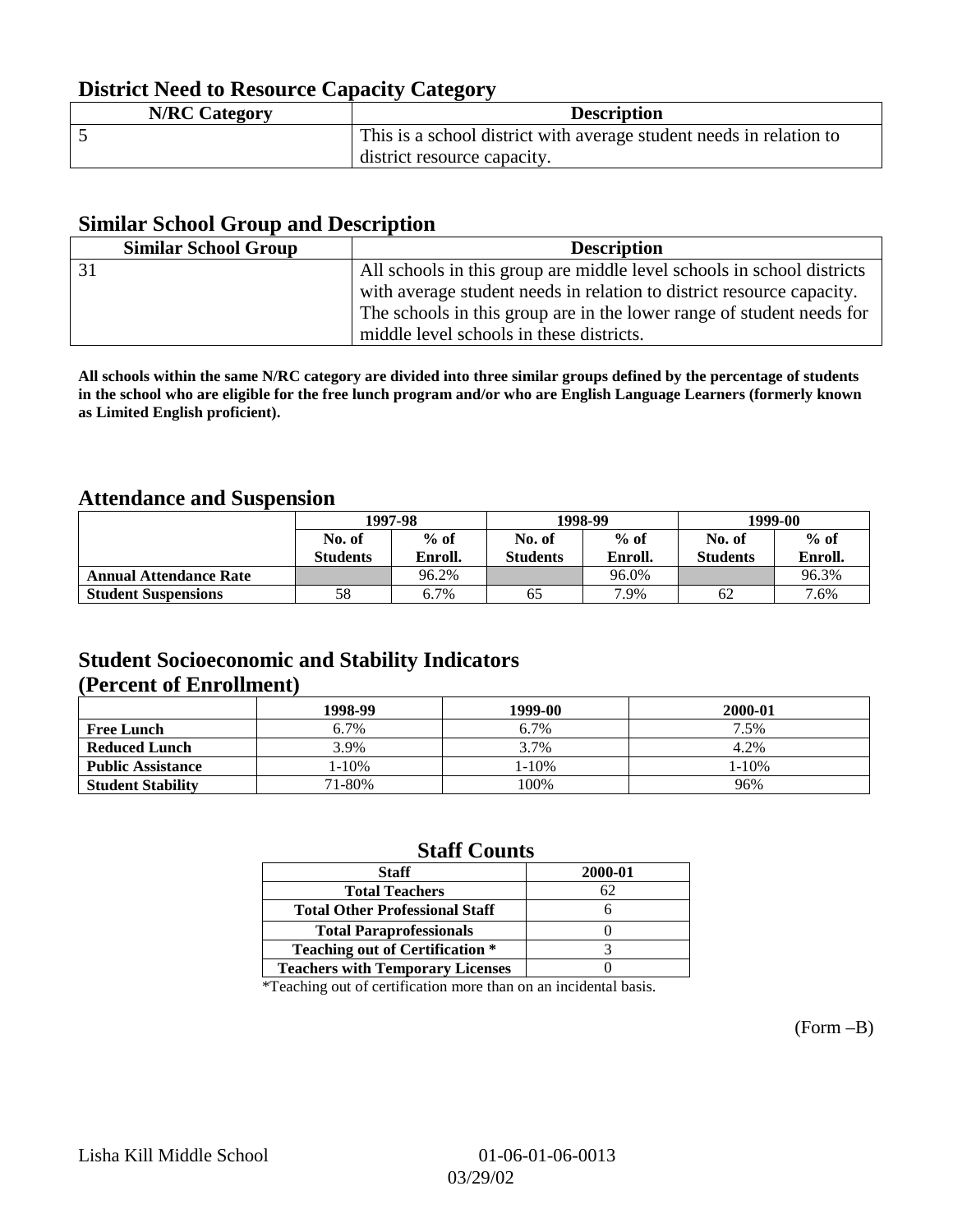## **Second Language Proficiency Examinations**

|                | 1998-99    |           |                   | 1999-00   | 2000-01           |           |
|----------------|------------|-----------|-------------------|-----------|-------------------|-----------|
| <b>Test</b>    | No. Tested | % Passing | <b>No. Tested</b> | % Passing | <b>No. Tested</b> | % Passing |
| French         | 58         | 100%      | 61                | 100%      |                   | 100%      |
| <b>German</b>  |            | 0%        |                   | 0%        |                   | 0%        |
| <b>Italian</b> |            | 0%        |                   | 0%        |                   | 0%        |
| Latin          |            | 0%        |                   | 0%        |                   | 0%        |
| <b>Spanish</b> | 129        | 98%       | 110               | 93%       | 140               | 95%       |

#### **General Education Students**

#### **Students with Disabilities**

|                | 1998-99    |           |                   | 1999-00   | 2000-01           |           |
|----------------|------------|-----------|-------------------|-----------|-------------------|-----------|
| <b>Test</b>    | No. Tested | % Passing | <b>No. Tested</b> | % Passing | <b>No. Tested</b> | % Passing |
| French         | NA         | NA        |                   | 0%        |                   | 0%        |
| <b>German</b>  | NA         | NA        |                   | 0%        |                   | 0%        |
| <b>Italian</b> | <b>NA</b>  | NA        |                   | 0%        |                   | 0%        |
| Latin          | NA         | <b>NA</b> |                   | 0%        |                   | 0%        |
| <b>Spanish</b> | <b>NA</b>  | NA        |                   | 0%        |                   | 0%        |

**School reports contain data for students with disabilities for the 1999-00 and 2000-01 school years only because of changes in data collection procedures; 1998-99 data do not appear. District reports contain data for all students with disabilities enrolled in the district for the 1998-99, 1999-00 and 2000-01 school years.**

 $(Form - D)$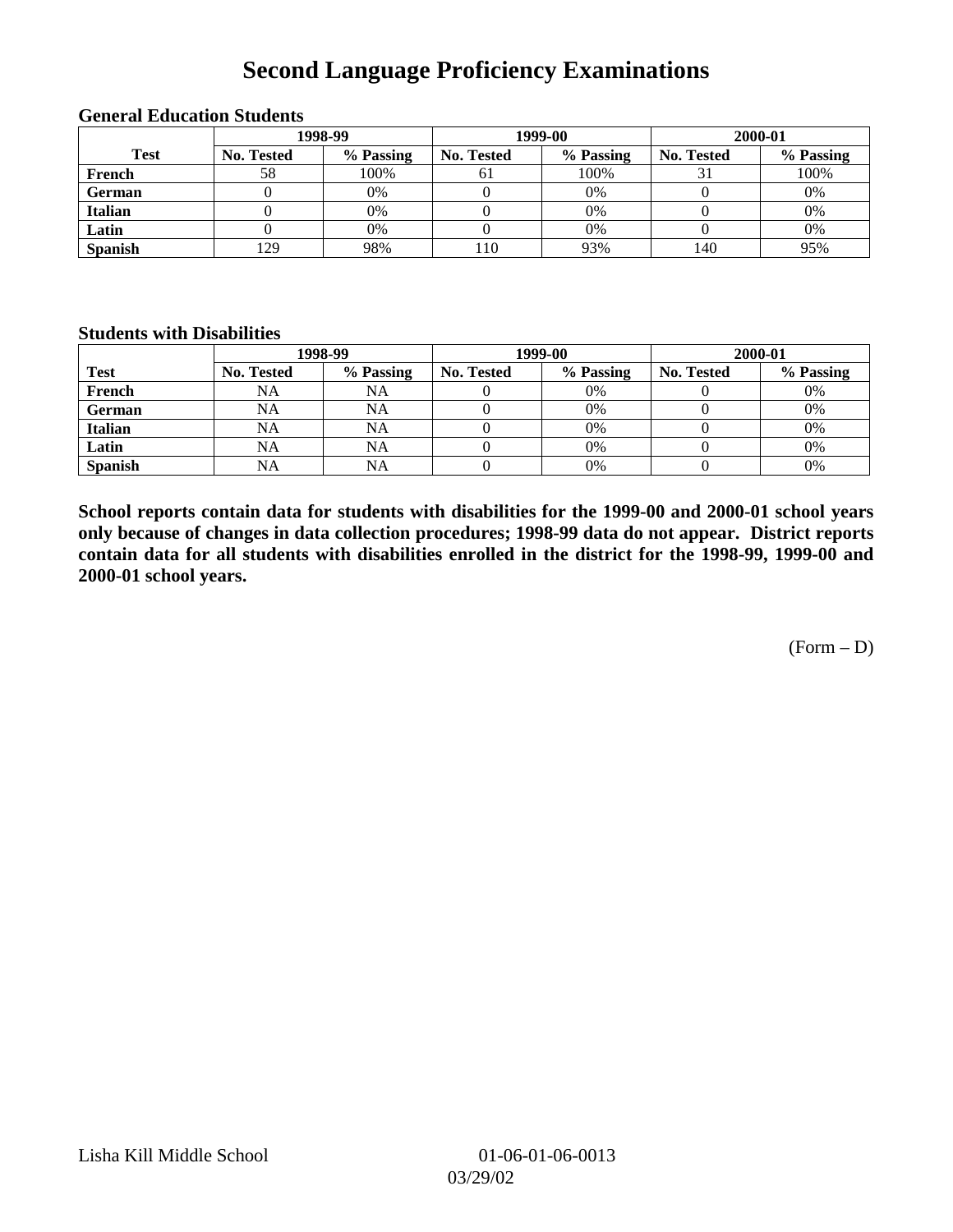# **Regents Examinations**

|                                                             | <b>All Students</b> |                  |                  | <b>Students with Disabilities</b> |                  |                  |  |  |
|-------------------------------------------------------------|---------------------|------------------|------------------|-----------------------------------|------------------|------------------|--|--|
|                                                             | 1999                | 2000             | 2001             | 1999                              | 2000             | 2001             |  |  |
| <b>Comprehensive English</b>                                |                     |                  |                  |                                   |                  |                  |  |  |
| Number Tested                                               | $\theta$            | $\Omega$         | $\boldsymbol{0}$ | $\boldsymbol{0}$                  | $\boldsymbol{0}$ | $\boldsymbol{0}$ |  |  |
| Number scoring 55 to 100                                    | $\boldsymbol{0}$    | $\boldsymbol{0}$ | $\boldsymbol{0}$ | $\mathbf{0}$                      | $\mathbf{0}$     | $\mathbf{0}$     |  |  |
| Number scoring 65 to 100                                    | $\overline{0}$      | $\overline{0}$   | $\overline{0}$   | $\overline{0}$                    | $\overline{0}$   | $\mathbf{0}$     |  |  |
| Number scoring 85 to 100                                    | $\overline{0}$      | $\overline{0}$   | $\overline{0}$   | $\overline{0}$                    | $\overline{0}$   | $\Omega$         |  |  |
| Percentage of Tested Scoring 55-100                         | 0%                  | 0%               | 0%               | 0%                                | 0%               | 0%               |  |  |
| Percentage of Tested Scoring 65-100                         | 0%                  | 0%               | 0%               | 0%                                | 0%               | 0%               |  |  |
| Percentage of Tested Scoring 85-100                         | 0%                  | 0%               | 0%               | 0%                                | 0%               | 0%               |  |  |
|                                                             |                     | Math I           |                  |                                   |                  |                  |  |  |
| <b>Number Tested</b>                                        | 34                  | 51               | $\boldsymbol{0}$ | $\boldsymbol{0}$                  | $\boldsymbol{0}$ | $\boldsymbol{0}$ |  |  |
| Number scoring 55 to 100                                    | 34                  | $\overline{51}$  | $\overline{0}$   | $\overline{0}$                    | $\mathbf{0}$     | $\mathbf{0}$     |  |  |
| Number scoring 65 to 100                                    | 34                  | 51               | $\overline{0}$   | $\overline{0}$                    | $\boldsymbol{0}$ | $\boldsymbol{0}$ |  |  |
| Number scoring 85 to 100                                    | 33                  | 49               | $\overline{0}$   | $\overline{0}$                    | $\overline{0}$   | $\overline{0}$   |  |  |
| Percentage of Tested Scoring 55-100                         | 100%                | 100%             | 0%               | $0\%$                             | 0%               | 0%               |  |  |
| Percentage of Tested Scoring 65-100                         | 100%                | 100%             | 0%               | 0%                                | 0%               | 0%               |  |  |
| Percentage of Tested Scoring 85-100                         | 97%                 | 96%              | $0\%$            | 0%                                | 0%               | 0%               |  |  |
|                                                             |                     | Math A           |                  |                                   |                  |                  |  |  |
| Number Tested                                               | $\boldsymbol{0}$    | $\mathbf{0}$     | $\boldsymbol{0}$ | $\boldsymbol{0}$                  | $\boldsymbol{0}$ | $\boldsymbol{0}$ |  |  |
| Number scoring 55 to 100                                    | $\boldsymbol{0}$    | $\boldsymbol{0}$ | $\overline{0}$   | $\overline{0}$                    | $\overline{0}$   | $\boldsymbol{0}$ |  |  |
| Number scoring 65 to 100                                    | $\mathbf{0}$        | $\mathbf{0}$     | $\mathbf{0}$     | $\overline{0}$                    | $\mathbf{0}$     | $\boldsymbol{0}$ |  |  |
| Number scoring 85 to 100                                    | $\overline{0}$      | $\overline{0}$   | $\mathbf{0}$     | $\overline{0}$                    | $\mathbf{0}$     | $\mathbf{0}$     |  |  |
| Percentage of Tested Scoring 55-100                         | 0%                  | 0%               | 0%               | 0%                                | 0%               | 0%               |  |  |
| Percentage of Tested Scoring 65-100                         | 0%                  | 0%               | $\overline{0\%}$ | $\overline{0\%}$                  | $\overline{0\%}$ | $\overline{0\%}$ |  |  |
| Percentage of Tested Scoring 85-100                         | 0%                  | 0%               | 0%               | 0%                                | 0%               | 0%               |  |  |
| Global Studies (last administered January 2000)             |                     |                  |                  |                                   |                  |                  |  |  |
| Number Tested                                               | $\boldsymbol{0}$    | $\boldsymbol{0}$ |                  | $\mathbf{0}$                      | $\boldsymbol{0}$ |                  |  |  |
| Number scoring 55 to 100                                    | $\overline{0}$      | $\overline{0}$   |                  | $\overline{0}$                    | $\overline{0}$   |                  |  |  |
| Number scoring 65 to 100                                    | $\mathbf{0}$        | $\mathbf{0}$     |                  | $\theta$                          | $\mathbf{0}$     |                  |  |  |
| Number scoring 85 to 100                                    | $\overline{0}$      | $\mathbf{0}$     |                  | $\overline{0}$                    | $\mathbf{0}$     |                  |  |  |
| Percentage of Tested Scoring 55-100                         | 0%                  | 0%               |                  | 0%                                | 0%               |                  |  |  |
| Percentage of Tested Scoring 65-100                         | 0%                  | 0%               |                  | $0\%$                             | 0%               |                  |  |  |
| Percentage of Tested Scoring 85-100                         | 0%                  | $\overline{0\%}$ |                  | 0%                                | 0%               |                  |  |  |
| Global History and Geography (first administered June 2000) |                     |                  |                  |                                   |                  |                  |  |  |
| Number Tested                                               |                     | 0                | $\overline{0}$   |                                   | $\mathbf{0}$     | $\mathbf{0}$     |  |  |
| Number scoring 55 to 100                                    |                     | $\boldsymbol{0}$ | $\overline{0}$   |                                   | $\boldsymbol{0}$ | $\boldsymbol{0}$ |  |  |
| Number scoring 65 to 100                                    |                     | $\mathbf{0}$     | $\overline{0}$   |                                   | $\overline{0}$   | $\boldsymbol{0}$ |  |  |
| Number scoring 85 to 100                                    |                     | $\overline{0}$   | $\overline{0}$   |                                   | $\overline{0}$   | $\overline{0}$   |  |  |
| Percentage of Tested Scoring 55-100                         |                     | 0%               | 0%               |                                   | 0%               | 0%               |  |  |
| Percentage of Tested Scoring 65-100                         |                     | 0%               | 0%               |                                   | 0%               | 0%               |  |  |
| Percentage of Tested Scoring 85-100                         |                     | 0%               | 0%               |                                   | 0%               | 0%               |  |  |

 $(Form - G)$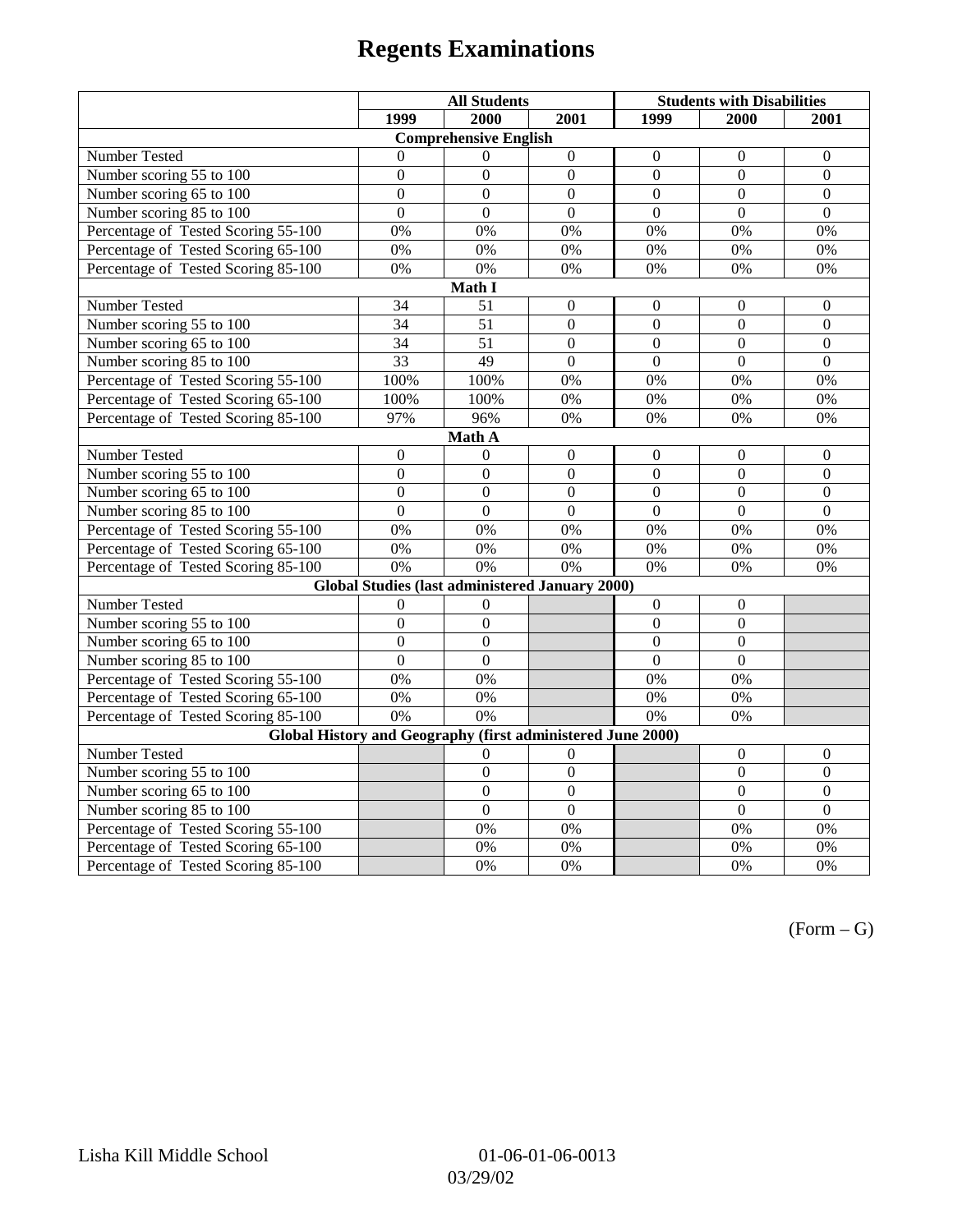## **Average Grade Enrollment**

### **All Students**

| Year | Grade 9<br><b>Enrollment</b><br>(June) | Grade 10<br><b>Enrollment</b><br>(June) | Grade 11<br><b>Enrollment</b><br>(June) | Grade 12<br><b>Enrollment</b><br>(June) | $AGE^*$ |
|------|----------------------------------------|-----------------------------------------|-----------------------------------------|-----------------------------------------|---------|
| 1999 |                                        |                                         |                                         |                                         | 249     |
| 2000 |                                        |                                         |                                         |                                         | 208     |
| 2001 |                                        |                                         |                                         |                                         | 212     |

\* In schools with no grade 9 - 12 enrollment, AGE is the grade 8 enrollment

#### **Students with Disabilities**

| Year | Grade 9<br><b>Enrollment</b><br>(June) | Grade 10<br><b>Enrollment</b><br>(June) | Grade 11<br><b>Enrollment</b><br>(June) | Grade 12<br><b>Enrollment</b><br>(June) | $AGE^*$ |
|------|----------------------------------------|-----------------------------------------|-----------------------------------------|-----------------------------------------|---------|
| 1999 |                                        |                                         |                                         |                                         | 28      |
| 2000 |                                        |                                         |                                         |                                         | 26      |
| 2001 |                                        |                                         |                                         |                                         | 37      |

\* In schools with no grade 9 - 12 enrollment, AGE is the grade 8 enrollment

(Form – I)